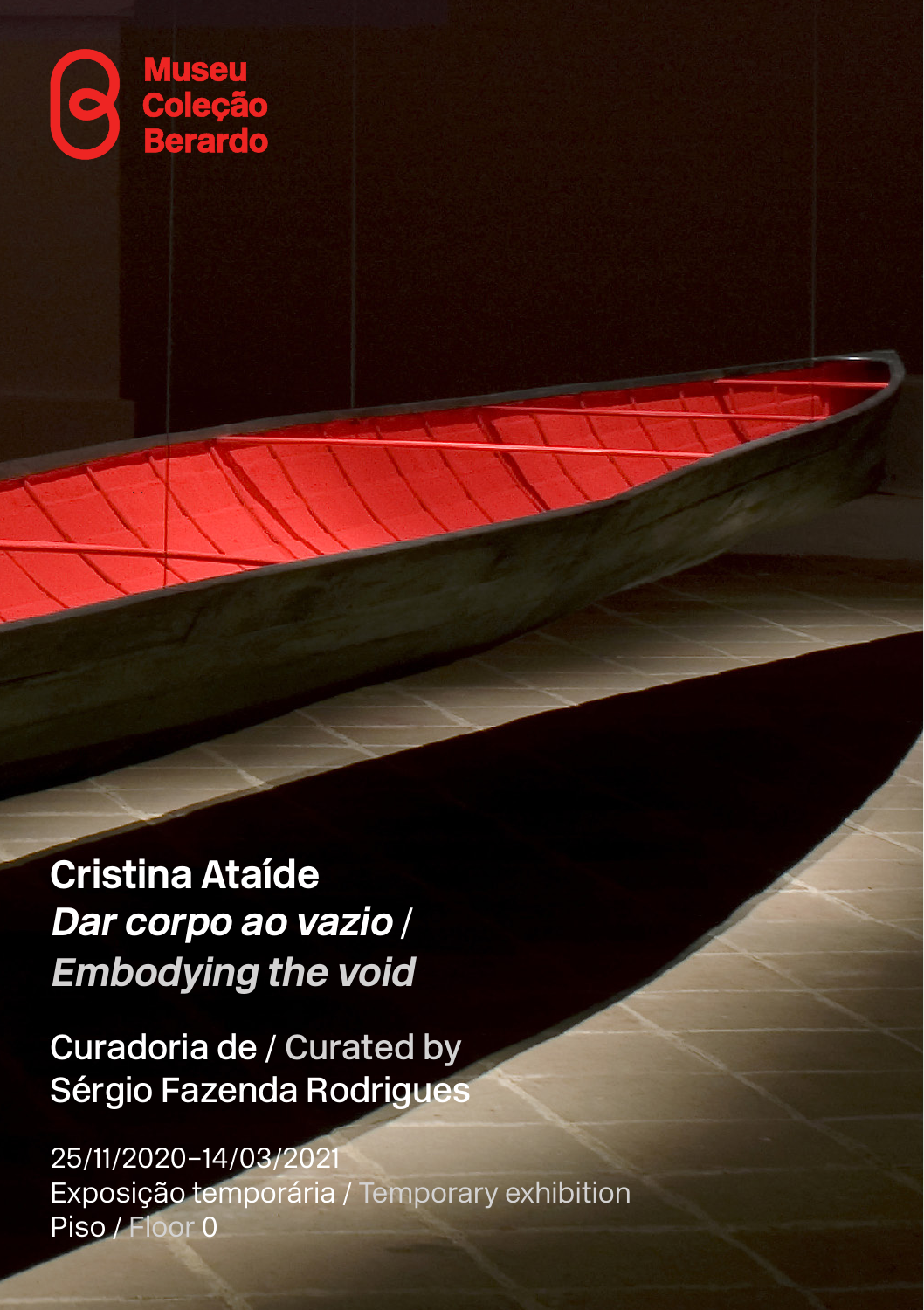## **Dar corpo ao vazio Sérgio Fazenda Rodrigues**

Dar corpo ao vazio é uma exposição que apresenta uma seleção de obras de Cristina Ataíde, abarcando diferentes períodos e meios de produção. A exposição encadeia um conjunto de obras sem formular um olhar cronológico ou retrospetivo, e cria uma teia de relações que cruza referências transversais à produção da artista. Enunciando a ligação do indivíduo ao meio, a conexão da viagem com o conhecimento e a articulação entre o espírito e a matéria, a exposição engendra um percurso que funciona por ecos e impulsos, e promove um trajeto que vai de um lugar alto e denso, a um sítio baixo e fluido.

Na primeira sala, dispõem-se várias obras que problematizam a solidez da matéria. Aqui, a pedra manifesta-se pela presença do material e pelo imaginário da montanha que povoa os desenhos apresentados. A celebração de um lado espesso convive com uma existência oca, subterrânea, que se expressa pela referência ao sulco, leito, buraco e lagoa, que acolhe a presença da água. No centro da sala, surge um desenho circular de grandes dimensões que, suspenso, permite o acesso ao seu interior, organiza o espaço e determina a ocupação das paredes em volta.

Na segunda sala, apresenta-se um conjunto de obras que se apoiam nas referências da lagoa e da árvore, invocando um trilho de veios, nós e cavidades que as habitam. Numa ligação que se estabelece da raiz à copa, entre a terra e o céu, a árvore surge como expressão de uma energia vital, traduzida pela condução da seiva e pelo percurso que ela estabelece. A ideia de canal que se anuncia na sala anterior é aqui reforçada, afirmando-se na expressão do movimento a que a árvore dá corpo. Este local rege-se pela presença de uma instalação de maior dimensão, composta por uma sequência de objetos suspensos que dialogam com o espaço anterior e organizam as obras em seu redor. As obras procuram um contraponto entre as faces interior e exterior da matéria e operam sobre as ideias de escala, movimento e (im)permanência.

Explorando a sua menor dimensão, a terceira sala assume-se como ponto de mudança e alberga um registo de vídeo que celebra a transitoriedade dos elementos e uma apreensão delicada. O movimento ganha

continuidade e converte-se em fluxo, e as imagens incidem no modo como o indivíduo interage com o mundo. A perceção é diáfana e transitória, sobrepondo imagens a manchas de cor que trabalham a luz como matéria plástica e escultórica.

A quarta sala é pensada em torno de uma instalação composta por um barco de madeira que surge ao centro do espaço e não toca o pavimento. Este é um elemento que alude simultaneamente à deslocação exterior sobre a água e ao movimento interior do espírito, navegando entre mundos complementares.

A quinta e última sala marca-se pela apresentação de um conjunto de imagens fotográficas de grande dimensão que captam o reflexo do mundo exterior e o espelham na superfície da água em movimento. A plasticidade das imagens afirma-se na presença da cor e nos contornos ilusórios das figuras. A fotografia problematiza a captação do instante e a natureza de algo que é indefinido, ou que se encontra em movimento (num estado de fluxo), recuperando a presença da palavra escrita para vincar a relação com o corpo e o pó.

## **Embodying the void Sérgio Fazenda Rodrigues**

Embodying the void features a selection of works by Cristina Ataíde that span different periods and media. Without conveying a chronological or retrospective gaze, the exhibition brings together a set of works which weave a web of relations intersecting references that are transversal in the artist's production. The exhibition enunciates the connection between individuals and the environment, the nexus between travelling and knowledge, and the relationship between spirit and matter, to engender a trajectory that operates by echo and impulse and evolves from the high and compact to the low and fluid.

The works in the first room problematise the solidity of matter. Here, the presence of stone and the imaginary of the mountain inhabit the drawings on show. The celebration of thickness occurs in tandem with a hollow, subterranean existence expressed in references to furrows, riverbeds, holes and lakes that host the presence of water. At the centre of the room, organising



Surge, 1994 Madeira pintada / Painted wood. Fotografia / Photograph: Atelier Cristina Ataíde

the space and determining the occupation of the surrounding walls, is a large suspended circular drawing whose interior can be accessed.

The second room features a set of works that point to references such as the lake and the tree by invoking a trail of veins, knots and cavities that inhabit them. From root to canopy, between earth and sky, the tree is the expression of life energy translated by the displacement and trajectory of sap. The notion of channel announced in the previous room is reinforced here through the expression of movement embodied by the tree. This place is dominated by a larger installation consisting of a sequence of suspended objects that dialogue with the previous space and organise the works around them. The works seek a counterpoint between the inner and outer faces of matter and operate on the notions of scale, movement and (im)permanence.

Housing a video that celebrates the transitoriness of elements and calls for a subtle apprehension, the third, smaller room is a turning point. Movement acquires continuity and becomes flux, while images focus on the interaction between the individual and the world. Perception becomes diaphanous and evanescent as images and blurs of colour overlap to work the light as plastic and sculptural matter.

The fourth room was conceived around an installation consisting of a wooden boat hovering above the floor at the centre of the space. Navigating between complementary worlds, this element is a simultaneous allusion to external dislocation over water and the internal movement of the spirit.

The fifth, final room features a set of largescale photographic images that capture the reflection of the world mirrored on the surface of the moving water. The plasticity of the images emerges from the light, the colour and the illusory outlines of the figures. Photography problematises the capturing of the instant and the nature of something that is vague and in the process of dislocation (in a state of flux), using the presence of the written word to accentuate the relationship with the body and dust.